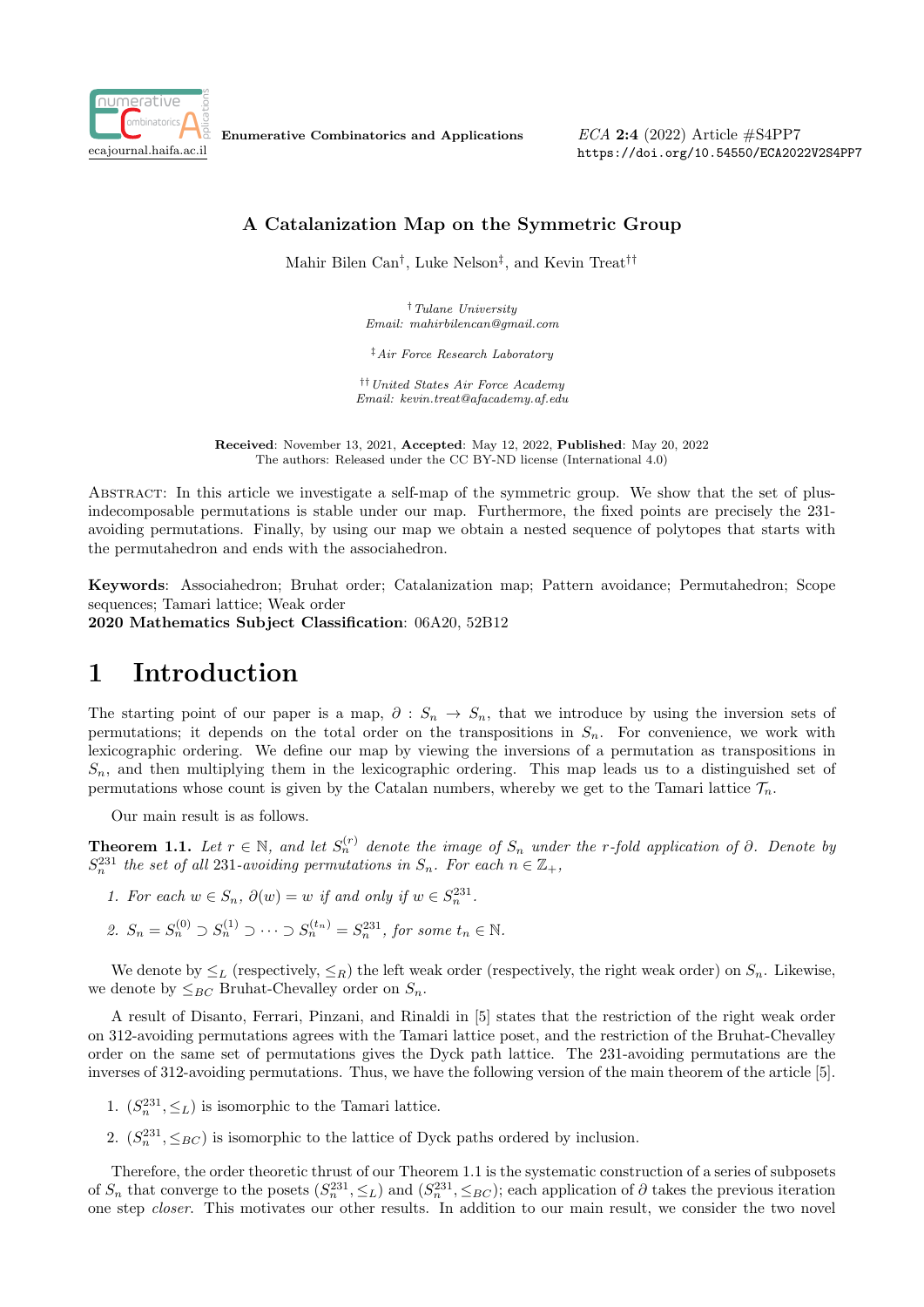decompositions of permutations, and our subsequent results concerning them, to be interesting in their own right.

In [13], the second and the third authors considered an order on the equivalence classes of walks on the associahedron (Stasheff-Tamari polytope), called the Tamari Block Lattice, which turns out to be anti-isomorphic to the Higher Stasheff-Tamari Order in dimension 3. Let us note in passing that our map ∂ helps to establish similar equivalence relations on the walks on the 1-skeleton of the permutohedron.

Reading defined the Cambrian lattices as lattice quotients of the weak order on  $S_n$  (more generally any Coxeter group) modulo certain congruences [16]. It is well-known that the 231-avoiding permutations form a Cambrian lattice, which is isomorphic to the Tamari lattice. Our focus in the present article is on the existence of intermediate posets obtained between the weak order and Tamari lattice. We anticipate our  $\partial$  map will lead to more generalized approaches for studying orders on arbitrary Coxeter groups and Cambrian lattices. In this regard, there are several questions that remain open. For example, what kind of posets (or lattices) do we get by using a map that is analogous to our catalanization map for other Coxeter groups?

In Section 2, we introduce notation, and we present some additional motivation for our work. In Section 3, we prove Theorem 1.1. Open problems are discussed in Section 4.

### 2 Preliminaries

In this section we review basic definitions, establish notation, and give background information on the orders  $(S_n^{(r)}, \leq_L)$  and  $\mathcal{T}_n$ .

### 2.1 Notation

We use [n] to denote the set  $\{1, 2, \ldots, n\}$ , and [i, n] for  $\{i, i + 1, \ldots, n\}$ . We denote by  $S_n$  the set of all permutations on n distinct elements taken from [n]. It is inferred a subscript i on a permutation  $w \in S_n$ means the *i*-th entry of w (so  $w_1w_2...w_n$  is taken as the one-line notation of w). A permutation  $w \in S_n$  is 231-avoiding, i.e.,  $w \in S_n^{231}$ , if there does not exist  $i, j, k \in [n]$  with  $i < j < k$  and  $w_j > w_i > w_k$ . Let us mention that in the literature 231-avoiding permutations are sometimes called *stack sortable permutations*.

For P a finite partially ordered set, or poset (see [21] for more on posets), we use  $s < t$  (respectively,  $s > t$ ) to mean s is less than (respectively, greater than) t, and we use  $s \leq t$  to mean s is covered by t. If P has an element less than (respectively, greater than) or equal to every element of P, that element is denoted  $\hat{0}_P$ (respectively,  $\hat{1}_P$ ). The length of a chain C in P is its number of elements minus one, denoted  $\ell(C)$ . A chain is maximal if it is not contained in a longer chain of P. If every maximal chain of P has the same length  $n$ , then we say P is graded of rank n. If every pair of elements of P have a least upper bound (called a join) and a greatest lower bound (called a meet) then  $P$  is a *lattice*.

#### 2.2 Tamari lattices

In [8], Huang and Tamari describe  $\mathcal{T}_n$  as a poset of certain *n*-tuples of nonnegative integers, where the ordering is given by the coordinate-wise comparisons. The Tamari lattice,  $\mathcal{T}_n$  can also be represented as triangulations of an  $(n+2)$ -gon with covering relations involving edge flips, as Rambau and Reiner do in [19]. A very natural encoding of  $\mathcal{T}_n$  views the vertices of  $\mathcal{T}_n$  as binary trees, and the covering relations correspond to right rotations (see [1] for example). In [1], Bernardi and Bonichon represent the Tamari lattice in terms of Dyck paths. [7] and [12] adapted this to use Young diagrams.

Knuth identifies forests on n nodes with the sequences,  $(s_1, \ldots, s_n)$ , obtained from the nodes' descendant counts; the sequences on 4 nodes are listed in [9, Table 7.2.1.6(2)]. He characterizes and places an order on the set of sequences of length n, which is another interpretation of  $\mathcal{T}_n$  [9, Exercise 7.2.1.6(27)]. An equivalent characterization is given in Knuth's video lecture [10]. This encoding appears in [3, Definition 9.1] as well. We make a slight twist to Knuth's scope sequences (by including the parent node with the descendant counts) as it was done in [13].

**Definition 2.1** ( [13], Definition 2.1). The set of scope sequences of length n, denoted  $SS_n$ , is the set of n-tuples,  $(h_1, \ldots, h_n)$ , such that for each  $i \in [n]$ ,

- 1.  $1 \leq h_i \leq n i + 1$ , and
- 2.  $h_{i+r} \leq h_i r$ , for  $0 \leq r \leq h_i$ .

**Definition 2.2** ( [13], Proposition 2.2). The Tamari lattice,  $\mathcal{T}_n$ , may be represented on the set  $SS_n$ , denoted  $\mathcal{T}_{SS_n}$ , where  $(h_1, \ldots, h_n) \leq (h'_1, \ldots, h'_n)$  if and only if  $h_i \leq h'_i$ , for each  $i \in [n]$ .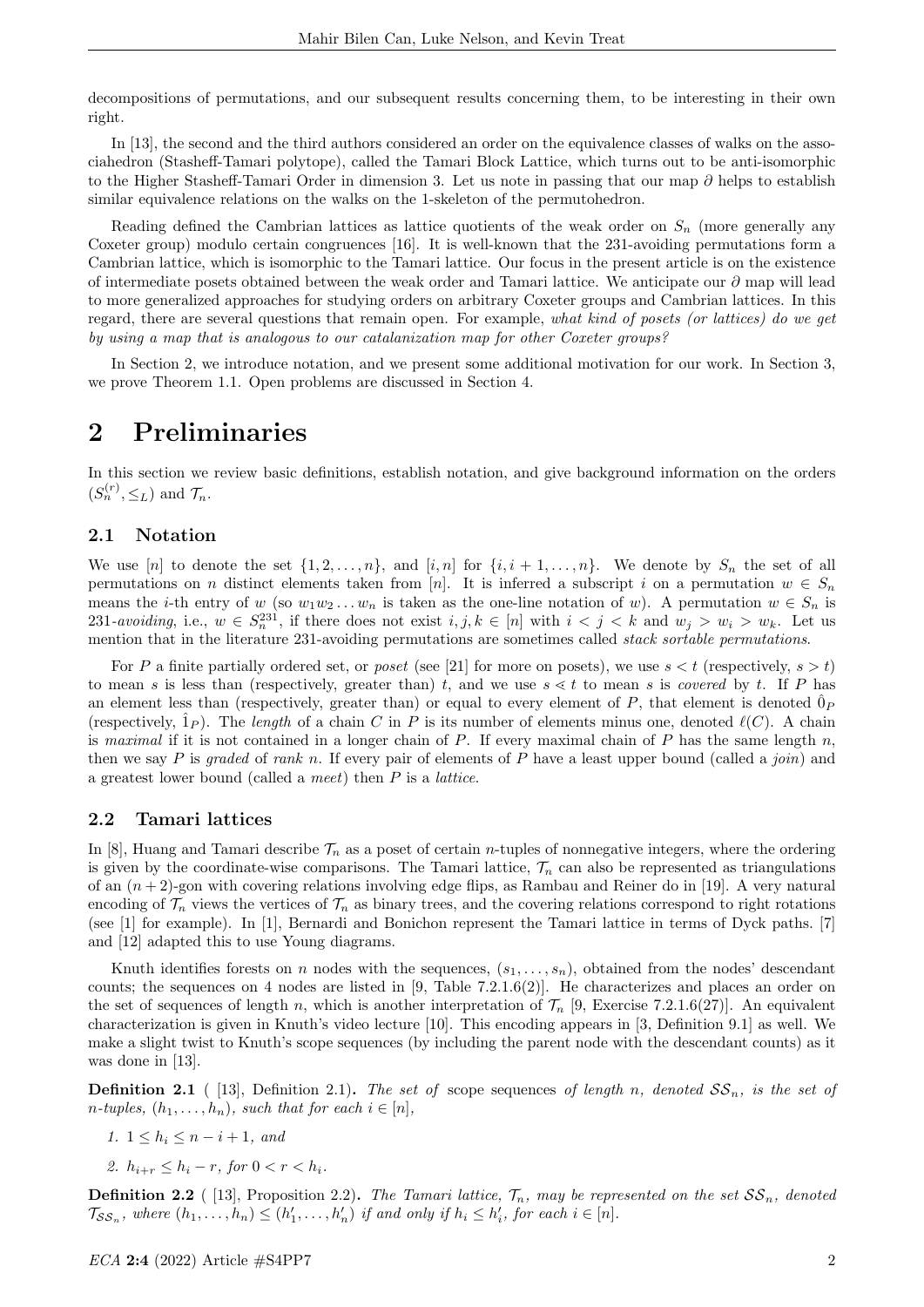The bottom and top elements of  $\mathcal{T}_{SS_n}$  are  $\hat{0} = (1, \ldots, 1)$  and  $\hat{1} = (n, n-1, \ldots, 1)$ .

**Remark 2.1.** Pallo discovered the Tamari lattices independently, and encoded  $\mathcal{T}_n$  with sequences in the reverse order as given in Definition 2.1; see [14, Theorems 1,2]. His encoding is also a Catalan set found in Stanley's Catalan Numbers [22, Chapter 2 #85].

#### 2.3 The left weak and the Bruhat-Chevalley orders.

Permutations have various representations. For  $w \in S_n$ , when we write  $w = w_1 \dots w_n$ , we mean that w is the permutation that maps the number  $i$   $(i \in \{1, ..., n\})$  to  $w_i$ . The *inversion set* of a permutation  $w = w_1 ... w_n$ is defined as

$$
inv(w) := \{(i, j) \mid 1 \le i < j \le n, w_i > w_j\}.
$$

A simple transposition in  $S_n$  is a permutation of  $\{1,\ldots,n\}$  that interchanges only two consecutive numbers and keeps everything else fixed. More generally, a transposition is a permutation that interchanges two, but not necessarily consecutive, numbers and fixes everything else. It is well-known that the map from  $w \in S_n$  to  $inv(w)$  is one-to-one. The cardinality of the inversion set  $inv(w)$  is equal to the minimum number of simple transpositions that is required to write w as their product. For this reason,  $|inv(w)|$  will be called the *length* of w, and we will denote it by  $\ell(w)$ .

Let i and j be two integers such that  $1 \leq i < j \leq n$ . Let  $s_i$  denote the simple transposition  $s_i = (i + 1)$ , and let  $t_{ij}$  denote the transposition  $(i j)$ . (In this section, to avoid confusion between the notations of inversion pairs and transpositions, we do not use commas in the latter. More precisely, if we write  $(i j)$  for some  $i, j \in \{1, ..., n\}$ with  $i < j$ , then we mean the permutation  $t_{ij}$ .) Then the *weak order on*  $S_n$ , denoted by  $\leq_L$ , is the transitive closure of the covering relations:

$$
v \leq_L s_i v \iff \ell(v) = \ell(s_i v) - 1 \qquad (v \in S_n).
$$

The Bruhat-Chevalley order on  $S_n$ , denoted by  $\leq$ , is the transitive closure of the covering relations:

$$
v \leq_{BC} vt_{ij} \iff \ell(v) = \ell(v t_{ij}) - 1 \qquad (v \in S_n).
$$

The following facts about these orders are well-known [2]:

- 1. The definition of the left weak order depends on the multiplication by simple transpositions on the left. However, we can equally define the Bruhat-Chevalley order by multiplying with transpositions on the left.
- 2. Every covering relation of  $\leq_L$  is a covering relation of  $\leq_{BC}$  but not conversely.
- 3. The inclusions of the inversion sets characterize the left weak order: For  $v, w \in S_n$ , we have

$$
v \leq_L w \iff inv(v) \subseteq inv(w).
$$

### 3 The Catalanization map

Now it is time to introduce our *catalanization map*,  $\partial : S_n \to S_n$ . We view every pair of integers  $(i, j)$  such that  $1 \leq i \leq j \leq n$  as a transposition  $(i j)$  in  $S_n$ . More precisely,  $(i j)$  is the permutation that interchanges i and j and does not change any other numbers.

**Definition 3.1.** Let  $w = w_1 \ldots w_n$  be a permutation from  $S_n$ , and let  $\{t'_1, \ldots, t'_r\}$  be its inversion set, ordered lexicographically. Then the catalanization of w, denoted  $\partial(w)$ , is defined as

$$
\partial(w) := t_1 \cdots t_r,
$$

where  $t_i$   $(1 \leq i \leq r)$  is the transposition that is defined by  $t'_i$ . For the identity permutation,  $\partial(id) = id$ .

Example 3.1. Let  $w = 52341$ . Then

 $inv(w) = \{(1, 2), (1, 3), (1, 4), (1, 5), (2, 5), (3, 5), (4, 5)\},\$ 

hence, the catalanization of w is given by

$$
\partial(w) = (1\,2)(1\,3)(1\,4)(1\,5)(2\,5)(3\,5)(4\,5) = 54123.
$$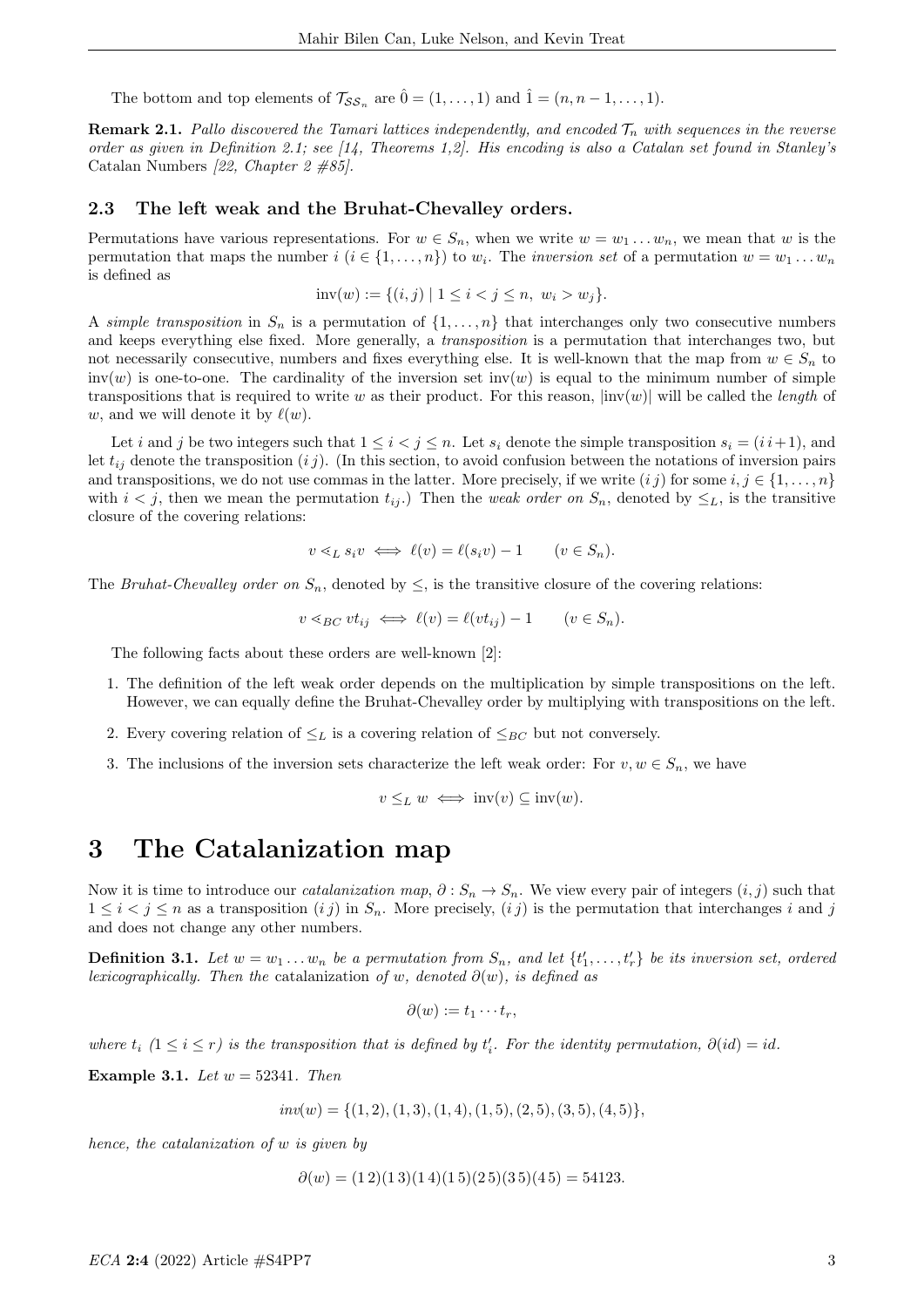**Definition 3.2.** Let  $w \in S_n$ . The inversion cycle decomposition of w, denoted  $w_{\mathcal{ICD}}$ , is the sequence  $C_1, \ldots, C_n$ defined as follows.  $C_i$ ,  $i \in [n]$ , is a permutation cycle, called an inversion cycle, written in decreasing order made up of all the elements in

$$
\{j \mid (i,j) \in inv(w)\} \sqcup \{i\}.
$$

Note the first part of the union may be empty. In this case, w is a cycle of size one. Hence, it is one of the cycles,  $(1), (2), \ldots, (n)$ . Any of these cycles is equivalent to the identity permutation cycle. We keep these cycles throughout the paper in an effort to normalize notation.

It follows that  $\partial(w)$  is the product of inversion cycles,

$$
\partial(w) = C_1 C_2 \cdots C_n. \tag{1}
$$

For if  $\{(i, j_1), (i, j_2), \ldots, (i, j_s)\}\$ is the set of all inversion pairs with first coordinate i (ordered lexicographically), then

$$
C_i = (j_s j_{s-1} \ldots j_1 i) = (i j_1)(i j_2) \cdots (i j_s).
$$

The inversion cycles appear in increasing order by the least (and last) entry of each cycle. Due to the fact that  $C_i$ , for  $j > i$ , acts as identity on i,

$$
(\partial(w))_i = (C_1C_2 \cdots C_n)_i = (C_1C_2 \cdots C_i)_i,
$$
  
\n
$$
(\partial(w))([1]) = C_1([1]), \ (\partial(w))([2]) = (C_1C_2)([2]), \ (\partial(w))([3]) = (C_1C_2C_3)([3]), \ \dots
$$
\n(3)

Example 3.2. Continuing with Example 3.1, the inversion cycle decomposition of 52341 is

 $52341_{\mathcal{I}\mathcal{C}\mathcal{D}} = (54321), (52), (53), (54), (5).$ 

There is an important distinction to make between the decomposition and the catalanization map.

**Example 3.3.** The map that takes  $w \in S_n$  to  $w_{\mathcal{ICD}}$  is one-to-one (as the inversions may be recovered from the decomposition), however the catalanization map is not.

$$
41532TCD = (5421), (2), (543), (54), (5), \quad \partial(41532) = 51423,
$$
  

$$
51423TCD = (54321), (2), (543), (4), (5), \quad \partial(51423) = 51423.
$$

The next proposition lists equivalent statements for 231-avoiding permutations, which happen to have special significance to the catalanization map. Note the well-known fact that the numbers  $|S_n^{231}|$  are given by the Catalan numbers.

**Proposition 3.1.** Let  $w \in S_n$ . The following are equivalent.

- 1.  $w \in S_n^{231}$ .
- 2. For each inversion cycle of w, the entries of w whose indices appear in the cycle form an interval.
- 3. Each inversion cycle of w consists of (decreasing) consecutive integers.
- 4. For any two inversion cycles of w that have a common entry, the one to the left in  $w_{\mathcal{ICD}}$  contains all the entries of the other.

*Proof.* (1)  $\Rightarrow$  (2). Suppose some inversion cycle C with least entry i does not satisfy (2). Then there are j, k with  $w_i > w_j > w_k$  such that C has the entry k but not j, which implies  $j < i < k$ . Thus  $w \notin S_n^{231}$ .

 $(2) \Rightarrow (3)$ . Suppose some inversion cycle C with least entry i does not satisfy (3). Then there are j, k with  $i < j < k$  such that C has the entry k but not j, which implies  $w_j > w_i > w_k$ . The inversion cycle with least entry j has the entry  $k$  but not  $i$ , so it does not satisfy  $(2)$ .

 $(3) \Rightarrow (4)$ . Assume (3) and suppose  $C = (l l - 1 \cdots k)$  and  $C' = (j j - 1 \cdots i)$  are two inversion cycles that have a common entry, with C left of C'. By construction,  $k < i$ , so by assumption,  $i \leq l$ . Thus  $w_k > w_i$  and  $w_i > w_j$ . So  $w_k > w_j$  which implies j is an entry in C. Thus C contains all the entries of C'.

 $(4) \Rightarrow (1)$ . Supposing  $w \notin S_n^{231}$ . Then there are  $i < j < k$  with  $w_j > w_i > w_k$ . The inversion cycle C with least entry i has the entry k, but not j. The inversion cycle C' with least entry j has the entry k. Thus C and  $C'$  have a common entry, but  $C$  does not contain all the entries of  $C'$ .  $\Box$ 

Remark 3.1. We will add three more equivalent conditions for 231-avoiding permutations. See Proposition 3.3, Corollary 3.4, and Proposition 3.6.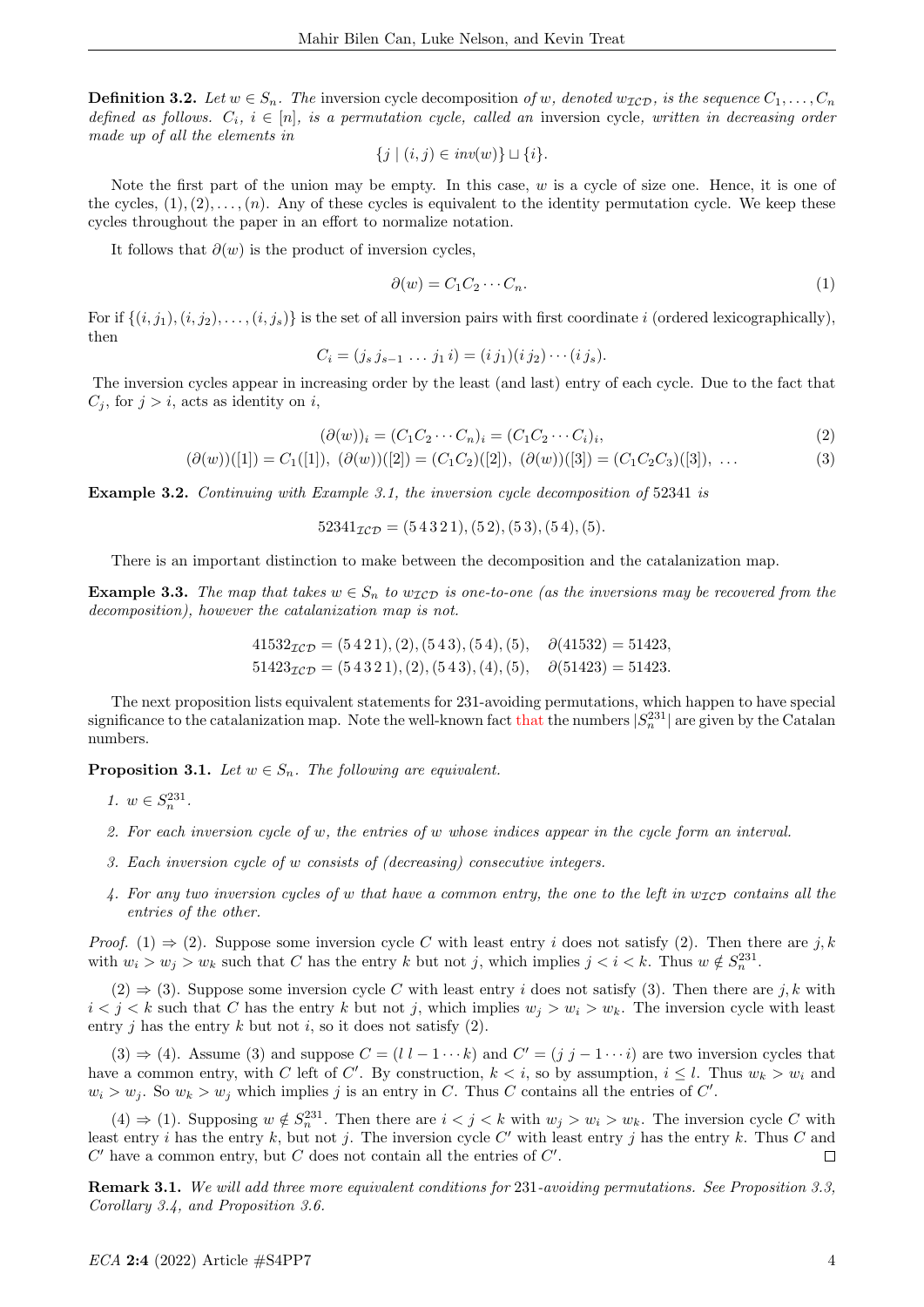**Definition 3.3.** For  $r \in \mathbb{N}$ , we call  $\partial^r(w)$  the r-th catalanization of w; we call w a catalanized permutation is  $\partial(w) = w$ .

Example 3.4. In this example we list the complete image of  $\partial$  on  $S_4$ . The catalanized permutations are highlighted in bold fonts.

| $\overline{u}$ | $w_{\mathcal{ICD}}$      | $\partial(w)$ | $\overline{w}$ | $w_{\mathcal{ICD}}$      | $\partial(w)$ |
|----------------|--------------------------|---------------|----------------|--------------------------|---------------|
| 1234           | (1), (2), (3), (4)       | 1234          | 3124           | (321), (2), (3), (4)     | 3124          |
| 1243           | (1), (2), (4, 3), (4)    | 1243          | 3142           | (421), (2), (43), (4)    | 4123          |
| 1324           | (1), (32), (3), (4)      | 1324          | 3214           | (321), (32), (3), (4)    | 3214          |
| 1342           | (1), (4, 2), (4, 3), (4) | 1423          | 3241           | (421), (42), (43), (4)   | 4213          |
| 1423           | (1), (432), (3), (4)     | 1423          | 3412           | (431), (432), (3), (4)   | 4321          |
| 1432           | (1), (432), (43), (4)    | 1432          | 3421           | (431), (432), (43), (4)  | 4312          |
| 2134           | (21), (2), (3), (4)      | 2134          | 4123           | (4321), (2), (3), (4)    | 4123          |
| 2143           | (21), (2), (43), (4)     | 2143          | 4132           | (4321), (2), (43), (4)   | 4132          |
| 2314           | (31), (32), (3), (4)     | 3124          | 4213           | (4321), (32), (3), (4)   | 4213          |
| 2341           | (41), (42), (43), (4)    | 4123          | 4231           | (4321), (42), (43), (4)  | 4312          |
| 2413           | (31), (432), (3), (4)    | 3421          | 4312           | (4321), (432), (3), (4)  | 4312          |
| 2431           | (41), (432), (43), (4)   | 4132          | 4321           | (4321), (432), (43), (4) | 4321          |

A permutation  $w = w_1w_2...w_n \in S_n$  is a plus-indecomposable permutation (or, connected, or, irreducible permutation) if there does not exist  $m < n$  such that  $w([m]) = [m] [4, 20]$ . We denote by  $\mathscr{C}_n$  the subset of all plus-indecomposable permutations of  $S_n$ .

We may partition the set of permutations  $w \in S_n$  by the number  $t \in [n]$  such that  $w_1w_2 \ldots w_t$  is plusindecomposable.

Thus, the following recurrence is readily obtained:

$$
n! = |S_n| = |\mathscr{C}_1|(n-1)! + |\mathscr{C}_2|(n-2)! + \cdots + |\mathscr{C}_{n-1}|1! + |\mathscr{C}_n|0!,
$$

which leads to the following sequence,

 $|\mathscr{C}_1|, |\mathscr{C}_2|, \ldots = 1, 1, 3, 13, 71, 461, 3447, 29093, \ldots$ 

The importance of these permutations for algebraic combinatorics stems from the fact that they label bases for the algebra of free quasi-symmetric functions [6, Section 3.3]. In our setup, plus-indecomposable permutations are important because the map  $\partial$  preserves the plus-indecomposability.

**Proposition 3.2.** Let  $w \in S_n$ , and let  $t \in [n]$ . Then  $w([t]) = [t]$  if and only if  $(\partial w)([t]) = [t]$ . In particular, w is plus-indecomposable if and only if  $\partial(w)$  is plus-indecomposable.

*Proof.* Let  $w_{\mathcal{ICD}} = C_1, \ldots, C_n$ .

 $(\Rightarrow)$  Suppose  $w([t]) = [t]$ . This implies each entry of each  $C_i$ ,  $i \in [t]$ , is less than or equal to t. Thus

 $(\partial(w))([t]) = (C_1C_2 \cdots C_t)([t]) = [t].$ 

(←) Suppose  $w([t]) \neq [t]$ , so there is at least one pair i, j with  $i \le t < j$  and  $w_i > w_j$ . We choose the pair with  $i$  smallest, and to adjudicate tiebreakers, we choose  $j$  to be the largest. This means that the largest entry of  $C_i$  is j, and j does not appear in any cycle to the left of  $C_i$  in  $w_{\mathcal{ICD}}$ . Thus  $\partial(w)$  sends i to j, from which  $(\partial(w))([t]) \neq [t].$  $\Box$ 

Our next aim is to show that  $\partial$  fixes every 231-avoiding permutation and no others.

**Lemma 3.1.** Let  $w = w_1w_2...w_n \in S_n$  and let  $\partial(w) = w'_1w'_2...w'_n$ . Suppose there is  $1 \le t < n$  such that  $w([t]) = [t]$ . Let

$$
x = w_1 w_2 \dots w_t \in S_t, \quad y = w_{t+1} - t \quad w_{t+2} - t \quad \dots \quad w_n - t \in S_{n-t}.
$$

Then

$$
\partial(x) = w'_1 w'_2 \dots w'_t, \quad \partial(y) = w'_{t+1} - t \quad w'_{t+2} - t \quad \dots \quad w'_n - t.
$$

*Proof.* Assume for some  $1 \leq t < n$ ,  $w([t]) = [t]$ . Then also  $w([t+1, n]) = [t+1, n]$ . Let  $w_{\mathcal{ICD}} = C_1, \ldots, C_n$ . The entries of the cycles  $C_1, \ldots, C_t$  are precisely [t], and the entries of the cycles  $C_{t+1}, \ldots, C_n$  are precisely [t+1, n]. Moreover, x and y maintain the same relative order as their respective entries in  $w$ . Thus by equation (2),

$$
(\partial(x))_i = (C_1 \cdots C_t)_i = w'_i, \quad i \in [t],
$$
  
\n
$$
(\partial(y))_i = (C_1 \cdots C_n)_i - t = (C_{t+1} \cdots C_n)_i - t = w'_i - t, \quad i \in [t+1, n].
$$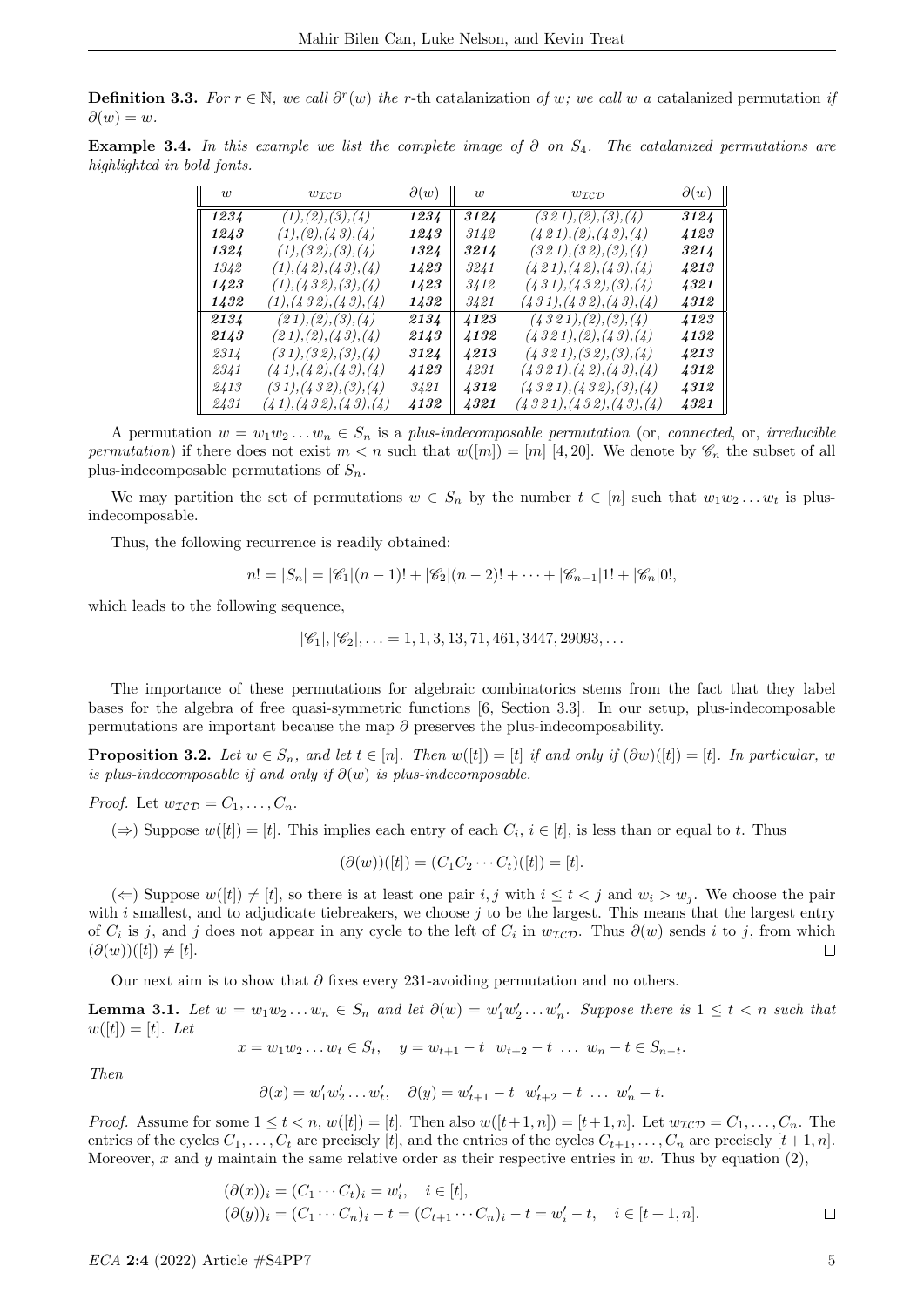**Example 3.5.** We demonstrate Lemma 3.1 on  $w = 2315764$  with  $w([3]) = [3]$ .

 $\partial(2315764) = (31)(32)(3)(74)(765)(76)(7) = 3127465,$  $\partial(231) = (31)(32)(3) = 312, \quad \partial(2431) = (41)(432)(43)(4) = 4132.$ 

**Lemma 3.2.** Let  $w = w_1w_2...w_n \in S_n$  and let  $\partial(w) = w'_1w'_2...w'_n$ . Suppose  $w_1 = n$ . Then  $w'_1 = n$  and  $\partial(w_2w_3 \ldots w_n) = w'_2w'_3 \ldots w'_n$  (viewed in  $S_{n-1}$ ).

*Proof.* Suppose  $w_1 = n$ , and let  $w_{\mathcal{ICD}} = C_1, \ldots, C_n$ . It follows  $C_1 = (n n - 1 \cdots 1)$ , which implies  $(\partial(w))_1 =$  $w'_1 = n$ . After writing

$$
C_2 C_3 \cdots C_n = C_1^{-1} \partial(w) = (n \, 1 \, 2 \cdots n-1) \partial(w),
$$

we observe that

$$
(C_2C_3 \cdots C_n)_1 = 1,
$$
  
\n
$$
(C_2C_3 \cdots C_n)_i = (\partial(w))_i + 1 = w'_i + 1, \quad i \in [2, n],
$$

and finally,

$$
(\partial(w_2w_3\cdots w_n))_{i-1} = (C_2C_3\cdots C_n)_i - 1 = w'_i, \ i \in [2, n].
$$

**Example 3.6.** We demonstrate Lemma 3.2 on  $w = 623541$ .

$$
\partial(623541) = (6\,5\,4\,3\,2\,1) (6\,2)(6\,3)(6\,5\,4)(6\,5)(6) = 651243, \n\partial(23541) = (5\,1)(5\,2)(5\,4\,3)(5\,4)(5) = 51243.
$$

**Proposition 3.3.** For  $w \in S_n$ ,  $\partial(w) = w$  if and only if  $w \in S_n^{231}$ .

*Proof.* We prove this statement by induction on n. The base case  $n = 1$  is clear so suppose  $n > 1$ . Let t be minimum with  $w([t]) = [t]$ .

Suppose  $t < n$  (hence, w is not plus-indecomposable). It's easy to check that  $w \in S_n^{231}$  if and only if

$$
x = w_1 w_2 ... w_t \in S_t^{231}
$$
, and  $y = w_{t+1} - t w_{t+2} - t ... w_n - t \in S_{n-t}^{231}$ .

Given Lemma 3.1,  $\partial(w) = w$  if and only if  $\partial(x) = x$  and  $\partial(y) = y$ , so this case follows by induction.

Suppose  $t = n$  (hence, w is plus-indecomposable). Let  $w_{\mathcal{ICD}} = C_1, \ldots, C_n$ . Notice that the cycle size of  $C_1$  is the value of  $w_1$  (simply by counting inversions), and its maximum entry is  $(\partial(w))_1$ ; this latter statement follows from the two facts (1) the maximum entry of an inversion cycle  $C_i$  is  $(C_i)_i$ , and  $(2)$   $(\partial(w))_1 = (C_1)_1$  (by equation (2)). This means  $(\partial(w))_1 \geq w_1 > 1$  (if  $w_1 = 1$ , this would imply  $t = 1$ , contradicting that  $t = n > 1$ ). There are two subcases to consider.

In the first subcase, suppose  $(\partial(w))_1 > w_1$ . This means  $\partial(w) \neq w$ , and furthermore it means  $C_1$  does not satisfy Proposition 3.1(3) (thus  $w \notin S_n^{231}$ ).

In the second subcase, suppose  $(\partial(w))_1 = w_1$ . This means  $C_1$  consists of (decreasing) consecutive integers, which further implies (from the perspective of the associtated inversions) that  $w([w_1]) = [w_1]$ . So by assumption,  $n = t \leq w_1$ . Then it is clear that  $w_1 = n$  and  $C_1 = (n n - 1 \cdots 1)$ . The proof follows by induction from the following two facts: (1)  $\partial(w) = w$  if and only if  $\partial(w_2w_3 \dots w_n) = w_2w_3 \dots w_n$  (Lemma 3.2), and (2)  $w \in S_n^{231}$ if and only if  $w_2w_3 \dots w_n \in S_{n-1}^{231}$ . Fact (2) is easy to see (with  $w_1 = n$ ).

Corollary 3.1. If  $w \in S_n$  is not 231-avoiding, then  $\partial(w)$  is lexicographically greater than w (in one-line notation).

*Proof.* For  $n \leq 3$ , 231 is the only permutation which is not 231-avoiding, and  $\partial(231) = 312$ . The proof follows easily utilizing Proposition 3.3 and Lemmas 3.1, 3.2.  $\Box$ 

In each application of ∂, unless a permutation is fixed, the resulting permutation is greater in the lexicographic ordering. Therefore, we conclude that, by applying  $\partial$  successively, we reach a fixed point.

**Corollary 3.2.** Let  $w \in S_n$ . The sequence  $\partial^0(w), \partial^1(w), \partial^2(w), \ldots$  converges to a 231-avoiding permutation.

The proof of the main theorem as stated in the introduction readily follows.

*Proof of Theorem 1.1.* The first claim of our theorem (1) is Proposition 3.3. The second claim (2) is a consequence of Corollary 3.2.  $\Box$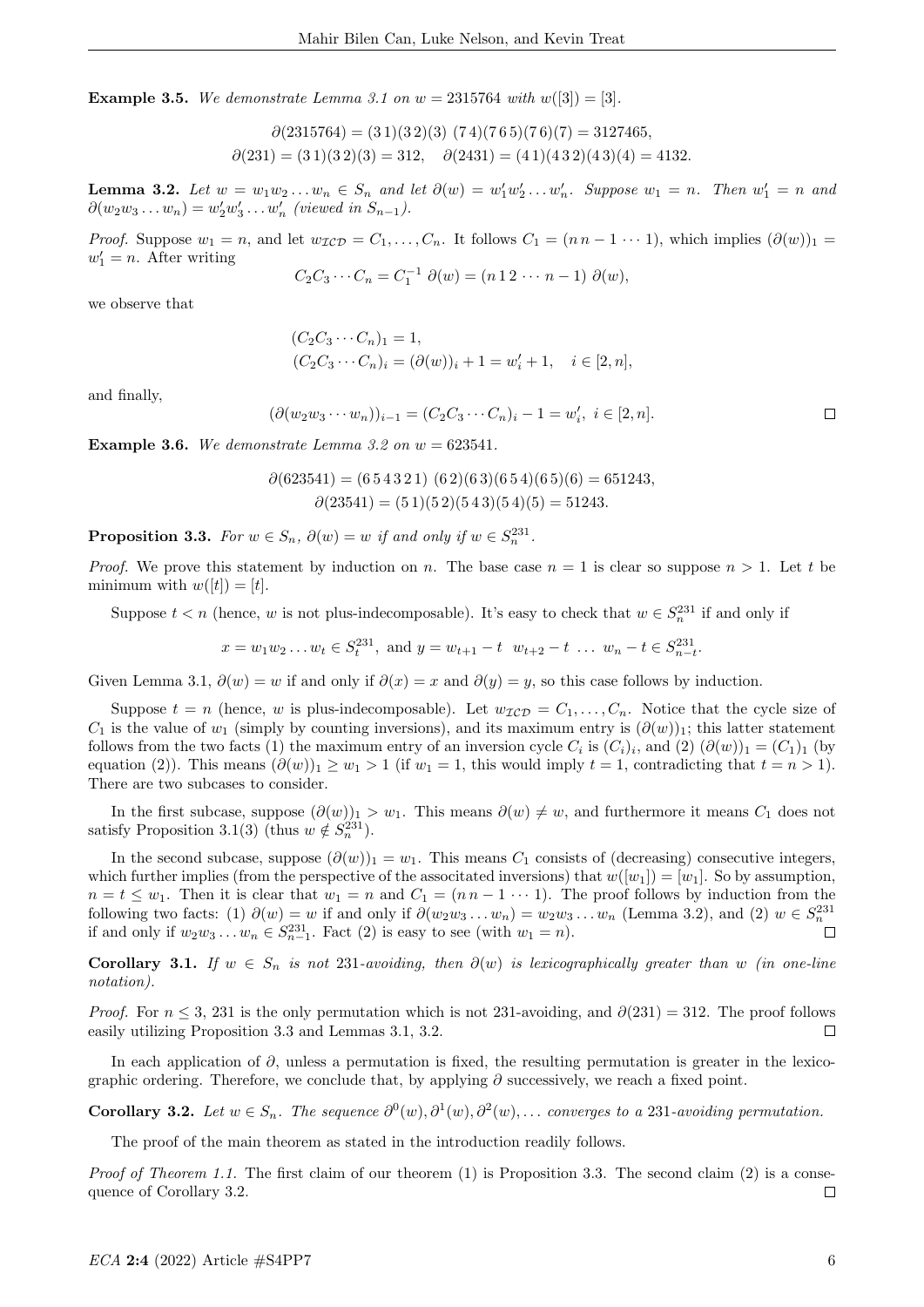**Example 3.7.** We consider  $w = 2413$ . Then we have

$$
inv(2413) = \{(1,3), (2,3), (2,4)\} \implies \partial(w) = (31)(432) = 3421
$$
  
\n
$$
inv(3421) = \{(1,3), (1,4), (2,3), (2,4), (3,4)\} \implies \partial^2(w) = (431)(432)(43) = 4312
$$
  
\n
$$
inv(4312) = \{(1,2), (1,3), (1,4), (2,3), (2,4)\} \implies \partial^3(w) = (4321)(432) = 4312.
$$

**Example 3.8.** We consider the powers of  $\partial$  applied to  $w = 5714263$ . The sequence  $\partial^0(w), \partial^1(w), \partial^2(w), \ldots$ converges to the 231-avoiding permutation 7654312.

| $\parallel$ r  | $\partial^r(w)$ | $(\partial^r(w))_{\mathcal{I}\mathcal{CD}}$              | $\partial^{r+1}(w)$ |
|----------------|-----------------|----------------------------------------------------------|---------------------|
| $\parallel$ 0  | 5714263         | $\overline{(75431),(765432),(3),(754),(5),(76),(7)}$     | 7526134             |
|                | 7526134         | $(7654321), (76532), (53), (7654), (5), (6), (7)$        | 7625314             |
| $\overline{2}$ | 7625314         | $\frac{(7654321),(765432),(63),(7654),(65),(6),(7)}{1}$  | 7645321             |
| $\perp 3$      | 7645321         | $(7654321), (765432), (7653), (7654), (765), (76), (76)$ | 7654312             |
| 4              | 7654312         | $(7654321), (765432), (76543), (7654), (765), (6), (7)$  | 7654312             |

In the remainder of Section 3, we develop some implications of our main result and pursue some interesting aspects of  $\partial$ .

The last non-identity cycle in the inversion cycle decomposition exhibits a nice property.

**Lemma 3.3.** For all  $w \in S_n$ , the last non-identity cycle of  $w_{\mathcal{ICD}}$  consists of (decreasing) consecutive integers.

*Proof.* Let  $w_{\mathcal{ICD}} = C_1, \ldots, C_n$ . Suppose some cycle  $C_i$  does not consist of decreasing consecutive integers. Then for some  $i < j < k$ ,  $C_i$  has the entry k but not j, and thus  $w_j > w_i > w_k$ . Then  $C_j$  (which contains k) is a non-identity cycle to its right.  $\Box$ 

Corollary 3.3. Let  $w \in S_n$ . If  $w_{\mathcal{ICD}}$  has at most one non-identity cycle, then  $\partial(w) = w$ .

The *code* of a permutation  $w$  ( [21, Chapter 1.3]) is the sequence

$$
\mathbf{c}(w) = (c_1, \dots, c_n) \text{ where } c_i := |\{(i, j) \in \text{inv}(w)\}|, \text{ for } i \in [n].
$$
 (4)

**Definition 3.4.** Let  $w \in S_n$ . The shifted code of w, denoted by  $\mathbf{sc}(w)$ , is the sequence  $(c_1 + 1, \ldots, c_n + 1)$ , where the code of w is  $(c_1, \ldots, c_n)$ .

**Definition 3.5.** Let  $w \in S_n$ . The consecutive cycle decomposition of w, denoted wccp, is the sequence  $D_1, \ldots, D_n$  of permutation cycles, called consecutive cycles, with cycle sizes,

$$
(|D_1|, \ldots, |D_n|) = \mathbf{sc}(w) = (s_1, \ldots, s_n),
$$

where each cycle  $D_i$  consists of decreasing consecutive integers with least entry i,

$$
D_i = (s_i + i - 1 \ s_i + i - 2 \ \cdots \ i).
$$

**Remark 3.2.** As with  $w_{\mathcal{ICD}}$ , the cycles of  $w_{CCD}$  appear in increasing order, according to the least (and last) entry of each cycle. Moreover, the size of each cycle and the least entry of each cycle in  $w_{CCD}$  agree with those of its respective cycle in  $w_{\mathcal{ICD}}$ .

**Example 3.9.** We continue Example 3.8 with  $w = 5714263$ . Its shifted code is  $\mathbf{sc}(w) = (5, 6, 1, 3, 1, 2, 1)$ .  $w_{\mathcal{I}\mathcal{L}\mathcal{D}}$ easily converts to  $w_{\mathcal{CCD}}$ .

$$
w_{\mathcal{ICD}} = (75431), (765432), (3), (754), (5), (76), (7),
$$
  
\n
$$
\Rightarrow w_{\mathcal{CCD}} = (54321), (765432), (3), (654), (5), (76), (7).
$$

In our next proposition, we show that the product of the cycles of  $w_{CCD}$  is actually again w.

Proposition 3.4. The map,

$$
\alpha_n : S_n \to S_n
$$
  

$$
w \mapsto D_1 D_2 \dots D_n,
$$

with  $w_{\mathcal{CCD}} = D_1, D_2, \ldots, D_n$ , is the identity map.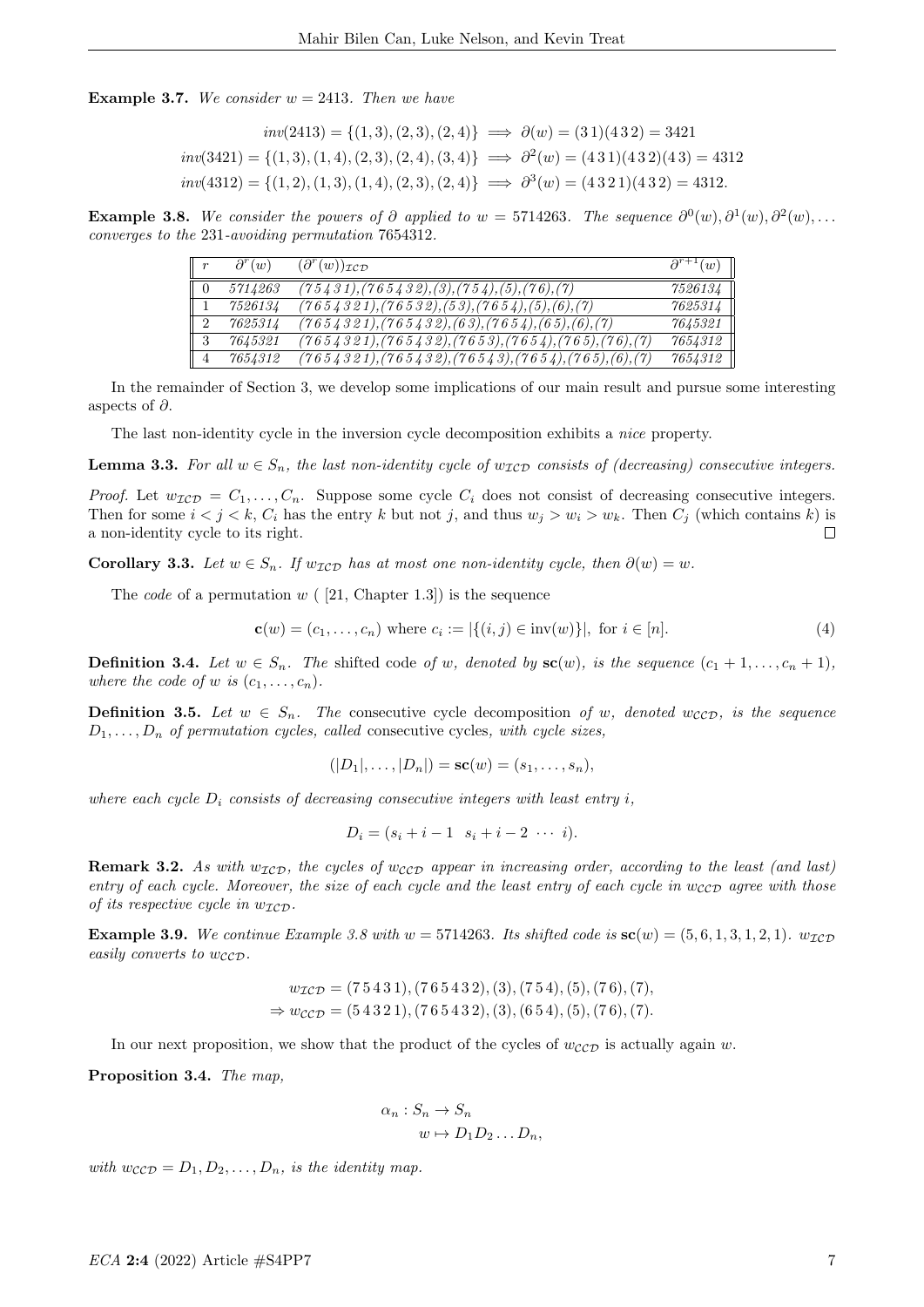*Proof.* Let  $w \in S_n$ . We induct on the number of non-identity cycles, say t, of  $w_{CCD}$ . If  $t \in \{0,1\}$ , the proof follows by Lemma 3.3 and Corollary 3.3, since then  $w_{CCD} = w_{TCD}$ . Suppose  $t > 1$ . Let  $D_m = (p \ p - 1 \cdots m)$ , some  $t \leq m < p \leq n$ , be the last non-identity cycle of  $w_{CCD}$ . Again by Lemma 3.3,  $D_m$  is also the last non-identity cycle of  $w_{\mathcal{ICD}}$ , so

$$
w_{m+1} < w_{m+2} < \dots < w_p < w_m < w_{p+1} < w_{p+2} < \dots < w_n. \tag{5}
$$

It follows  $(D_m)^{-1} = (m \; m + 1 \; \cdots \; p)$ , and  $w(D_m)^{-1}$  is obtained from w by replacing

$$
w_m w_{m+1} \dots w_p \quad \text{with} \quad w_{m+1} \dots w_p w_m,
$$

leaving everything else fixed. Furthermore, by equation (5),

$$
(w(D_m)^{-1})_m, (w(D_m)^{-1})_{m+1}, \ldots, (w(D_m)^{-1})_n
$$

is strictly increasing. This implies

$$
(w(D_m)^{-1})_{\mathcal{CCD}} = D_1, D_2, \dots, D_{m-1}, (m), (m+1), \dots, (n).
$$

(Notice for each  $i \in [m-1]$ , the cycle size of the *i*th consecutive cycle in  $(w(D_m)^{-1})_{\mathcal{CCD}}$  agrees with the size of  $D_i$ .) The proof then follows by induction. П

**Remark 3.3.** The consecutive cycle decomposition  $w_{CCD} = D_1, D_2, \ldots, D_n$  of every  $w \in S_n$  readily provides for a reduced decomposition of  $w = D_1 D_2 \cdots D_n$  simply by rewriting each non-identity cycle as the product of simple transpositions. Notice the length (number of inversions) is

$$
\ell(w) = \sum_{i=1}^{n} (|D_i| - 1),
$$

where  $|D_i|$  denotes the size of  $D_i$ . Write the consecutive cycle  $D = (d_t d_{t-1} \cdots d_1)$ , of size  $t > 1$ , as the product of the  $t-1$  simple transpositions,

$$
(d_t d_{t-1})(d_{t-1} d_{t-2}) \cdots (d_2 d_1).
$$

Example 3.10. Continuing with Example 3.9, we exhibit a reduced decomposition of

$$
w = 5714263 = (5\ 4\ 3\ 2\ 1)(7\ 6\ 5\ 4\ 3\ 2)(3)(6\ 5\ 4)(5)(7\ 6)(7)
$$

with  $\ell(w) = 12$  in the manner of Remark 3.3:

$$
w = (54)(43)(32)(21) (76)(65)(54)(43)(32) (65)(54) (76).
$$

Corollary 3.4. For each  $w \in S_n$ ,  $\partial(w) = w$  if and only if  $w_{\mathcal{ICD}} = w_{\mathcal{CCD}}$ .

*Proof.* ( $\Rightarrow$ ) Suppose  $\partial(w) = w$ . Then  $w \in S_n^{231}$  (Proposition 3.3). The proof follows by Proposition 3.1(3) and Remark 3.2.

(←) Suppose  $w_{\mathcal{ICD}} = w_{\mathcal{CCD}}$ . Then  $w \in S_n^{231}$  (Proposition 3.1(3)). The proof follows by Proposition 3.3.

Corollary 3.5. The map,

$$
\beta_n : S_n \to \{ (s_1, \dots, s_n) \mid s_i \in [n-i+1], \text{ for } i \in [n] \}
$$
  

$$
w \mapsto \mathbf{sc}(w),
$$

is a bijection. Moreover,  $S_n$ , viewed as  $\alpha_n(S_n)$ , where  $\alpha$  is as in Proposition 3.4, is the set of products of permutation cycles,

$$
\{(a_1 \ a_1 - 1 \cdots 1)(a_2 \ a_2 - 1 \cdots 2) \cdots (a_n \ a_n - 1 \cdots n) \mid a_i \in [i, n], \text{ for } i \in [n]\}.
$$
 (6)

*Proof.* According to Definition 3.5, the size of any cycle  $D_i$  of  $w_{CCD}$  is restricted to  $|D_i| \in [n-i+1]$  just by counting the number of possible inversions. So there are a maximum of n! possible sequences  $(|D_1|, |D_2|, \ldots, |D_n|)$ . However, every one of these must be a valid sequence due to Proposition 3.4. The image of  $\alpha_n$  on  $S_n$  is then given by equation (6).  $\Box$ 

The first statement of Corollary 3.5 is equivalent to [21, Proposition 1.3.12], for which Proposition 3.4 is an alternative approach. See Example 3.13 for the complete list of shifted codes on S4.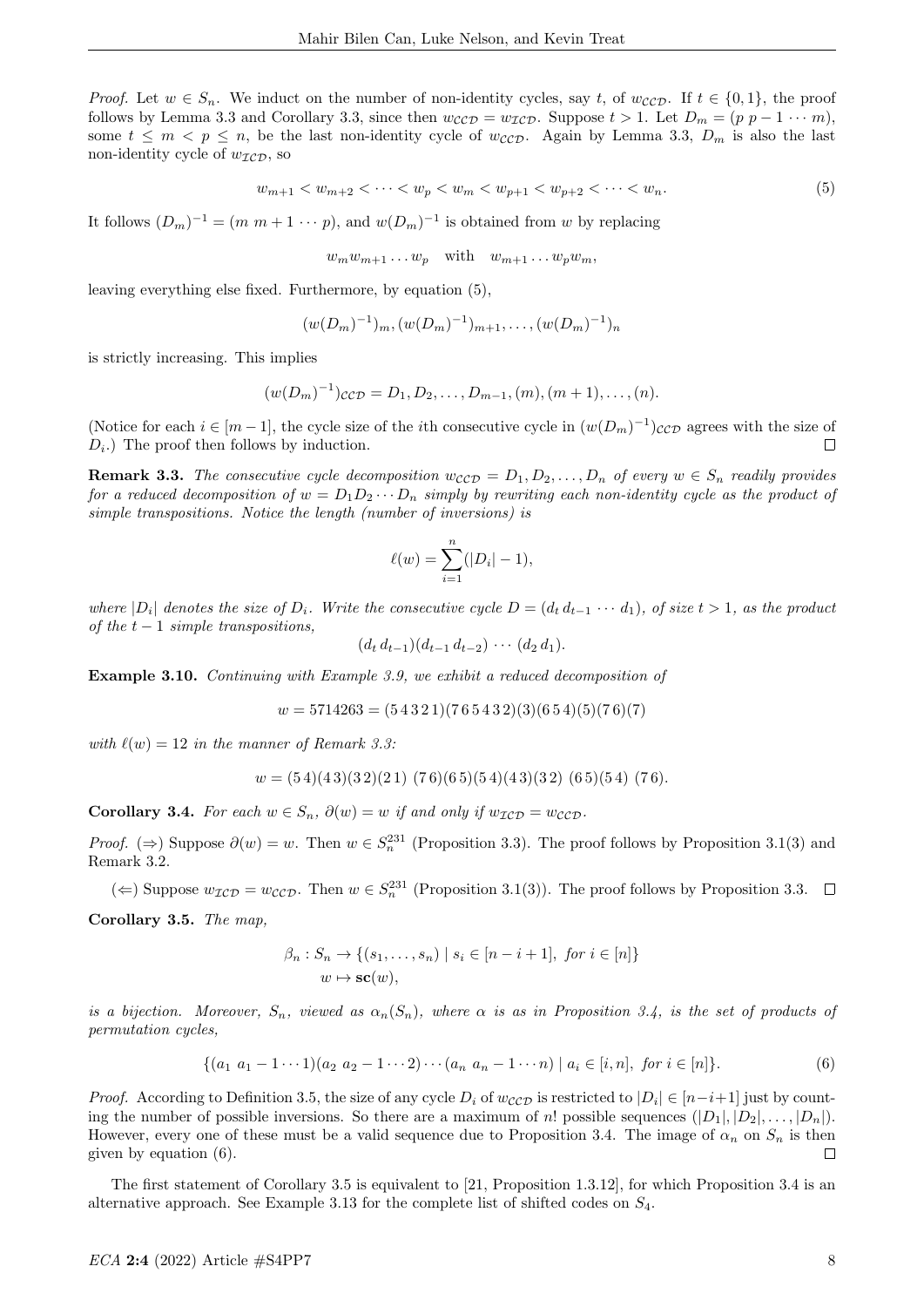Corollary 3.6. Let  $w \in S_n$ ,  $w_{\mathcal{ICD}} = C_1, \ldots, C_n$ , and  $w_{\mathcal{CCD}} = D_1, \ldots, D_n$ . Then for each  $t \in [n]$ ,

$$
\partial(D_t D_{t+1} \cdots D_n) = C_t C_{t+1} \cdots C_n.
$$

*Proof.* The case  $t = 1$  is Proposition 3.4. Consider  $t = 2$ . Obtain the permutation  $w' = D_1^{-1}w$  from w by increasing entries less than  $w_1$  by one, and replacing  $w_1$  with 1, thereby maintaining the same relative order in  $w'_2w'_3 \ldots w'_n$  as  $w_2w_3 \ldots w_n$ . The resulting permutation w', with  $w'_{\mathcal{CCD}} = (1), D_2, D_3, \ldots, D_n$ , must then satisfy  $w'_{\mathcal{ICD}} = (1), C_2, C_3, \ldots, C_n$ . For arbitrary t,

$$
D_t D_{t+1} \cdots D_n = x_1 x_2 \ldots x_n,
$$

such that  $x_1x_2 \ldots x_{t-1} = 12 \ldots t-1$ , and such that  $x_tx_{t+1} \ldots x_n$  is made from the entries of  $\{t, t+1, \ldots, n\}$ with the same relative order as  $w_t w_{t+1} \dots w_n$  (see Example 3.12).

In general, the map  $\partial$  does not preserve  $\leq_L$ , hence, it does not preserve  $\leq_{BC}$ .

Example 3.11. For example  $41523 \leq L 41532$  but  $\partial(41532) = 51423 \leq L 51432 = \partial(41523)$ .

Despite these, not so pleasant properties,  $\partial$  preserves parity and is monotone with respect to the length function.

**Corollary 3.7.** For every  $w \in S_n$ , the difference of the lengths,  $\ell(\partial(w)) - \ell(w)$ , is divisible by 2.

*Proof.* This is an immediate consequence from the fact that for every  $w \in S_n$ , the cycle sizes of  $w_{CCD}$  agree with those of  $w_{\mathcal{ICD}}$ . Recall a permutation is odd or even (but not both), based on whether it can be written as the product of an odd or even, respectively, number of transpositions. An odd (respectively, even) sized cycle may be written with an even (respectively, odd) number of transpositions.  $\Box$ 

If multiplication of a permutation  $p$  by a transposition  $t$  results with the product  $tp$  lexicographically greater than p (in one line notation), then  $\ell(t p) > \ell(p)$ .

**Proposition 3.5.** For every  $w \in S_n$ ,  $\ell(\partial(w)) \geq \ell(w)$ .

*Proof.* This is trivial for  $n = 1$ , so suppose  $n > 1$ . In the notation of Corollary 3.6, let  $w \in S_n$  with

$$
w = D_1 D_2 \cdots D_n, \quad \partial(w) = C_1 C_2 \cdots C_n,
$$

in terms of consecutive cycles and inversion cycles of  $w$ , respectively. We claim

$$
\ell(C_i C_{i+1} \cdots C_n) - \ell(C_{i+1} C_{i+2} \cdots C_n) \ge |C_i| - 1, \text{ for } i \in [n-1],
$$
\n(7)

where  $|C_i|$  denotes the size of  $C_i$  (and of  $D_i$ ). That would imply

$$
\ell(\partial(w)) - \ell(C_n) \ge \sum_{i=1}^{n-1} (|C_i| - 1) = \sum_{i=1}^{n-1} (|D_i| - 1) = \ell(w) - (|D_n| - 1),
$$

or  $\ell(\partial(w)) \geq \ell(w)$  (since  $C_n = D_n = (n) = id$ ). As for the claim, let  $i \in [n-1]$  and let

 $C_i = (c_m c_{m-1} \cdots c_1 = i), \quad v = 12 \ldots i \, v_{i+1} v_{i+2} \ldots v_n = C_{i+1} C_{i+2} \cdots C_n,$ 

with  $m \ge 1$  and  $c_m > c_{m-1} > \cdots > c_1$ , and with v the one-line notation of the cycle product. Equation (7) is satisfied in case  $m = 1$  with  $C_i = (i) = id$ , so suppose  $m > 1$ . In the fashion of Remark 3.3, rewrite  $C_i$  as the product of the  $m-1$  transpositions,

$$
(c_m c_{m-1})(c_{m-1} c_{m-2}) \cdots (c_2 c_1).
$$

The validity of the claim stems from the fact mentioned before the proposition. The product  $(c_2 c_1) v$  is lexicographically greater than v since multiplication by  $(c_2 c_1)$  places  $c_2$  into i-th position and does not affect entries to the left. Similarly, each successive transposition multiplication increases the i-th entry and does not affect entries to the left. Thus  $\ell(C_i v) - \ell(v) \ge m - 1 = |C_i| - 1$  as advertised.  $\Box$ 

Example 3.12. We demonstrate Corollary 3.6 by breaking out the consecutive cycles and inversion cycles on  $w = 35241.$ 

|           | <i>Consecutive Cycles</i> | ł. |                     | <i>Inversion Cycles</i>                   | $\ell$ |
|-----------|---------------------------|----|---------------------|-------------------------------------------|--------|
| $35241 =$ | (321)(5432)(43)(54)(5)    |    | $\partial(35241) =$ | $(531)(5432)(53)(54)(5) = 53421$          | 9 I    |
| $15342 =$ | (1)(5432)(43)(54)(5)      |    | $\partial(15342) =$ | $(1)(543\overline{2})(53)(54)(5) = 15423$ | 51     |
| $12453 =$ | (1)(2)(43)(54)(5)         |    | $\partial(12453) =$ | $(1)(2)(53)(54)(5) = 12534$               | 21     |
| $12354 =$ | (1)(2)(3)(54)(5)          |    | $\partial(12354) =$ | $(1)(2)(3)(54)(5) = 12354$                | 11     |
| $12345 =$ | (1)(2)(3)(4)(5)           |    | $\partial(12345) =$ | $(1)(2)(3)(4)(5) = 12345$                 | 0 I    |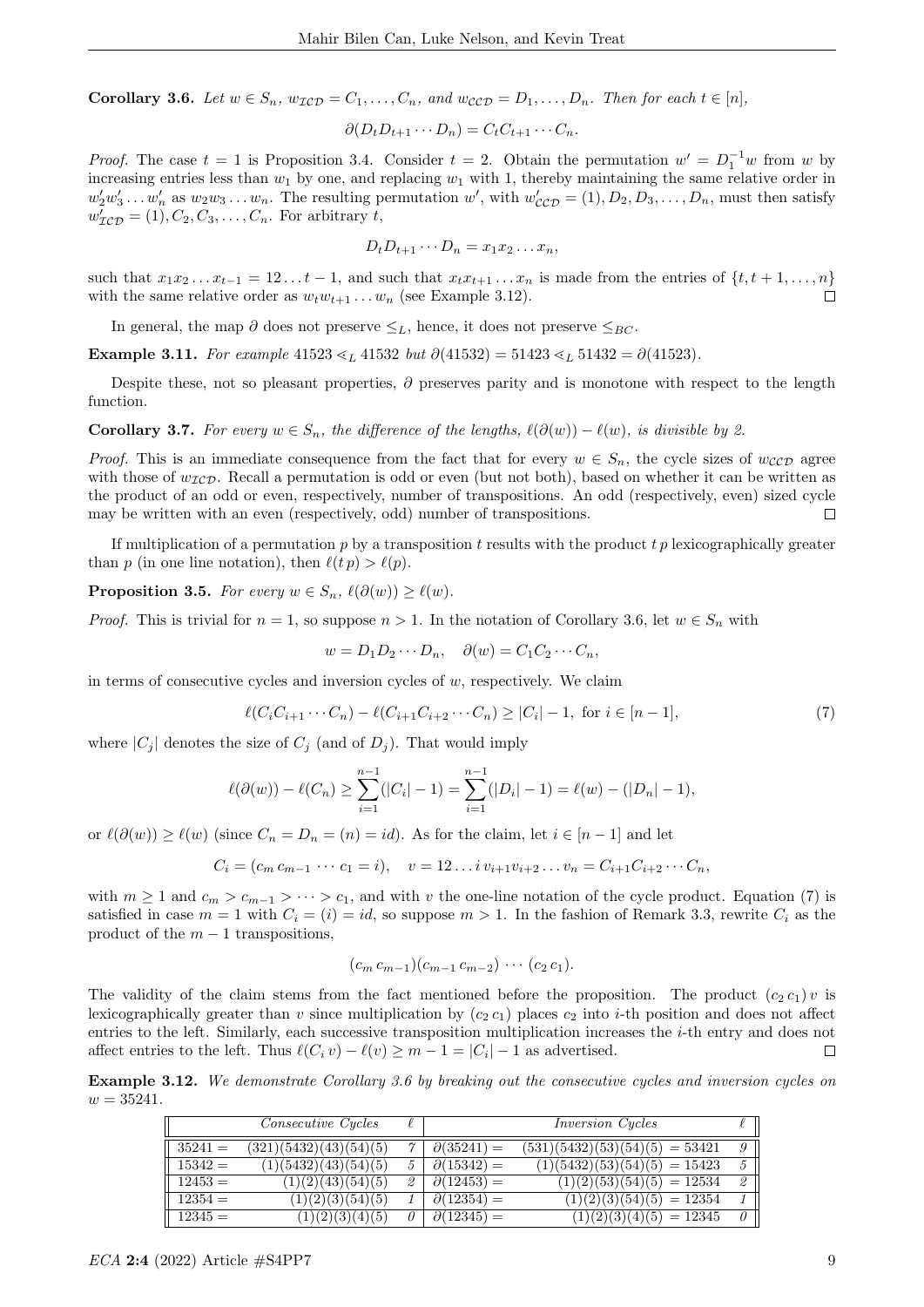We exhibit how multiplication by each successive inversion cycle increases length by at least the cycle size minus 1 (see equation (7)). The length (number of inversions) of the cycle  $(54)$  is 1 and multiplication by the cycle (53) increases length by 1 (the cycle size minus 1) resulting with  $\ell(12534) = 2$ . Multiplication by (5432) increases length by 3 (again the cycle size minus 1) resulting with  $\ell(15423) = 5$ . Finally, multiplication by  $(531)$  increases length by 4 (more than the cycle size minus 1) resulting with  $\ell(53421) = 9$ .

The main observation of this section, which leads to a proof of Theorem 1.1, is yet another equivalent condition to those in Proposition 3.1 for a 231-avoiding permutation.

**Proposition 3.6.** Let  $w \in S_n$ . The shifted code of w is a scope sequence if and only if  $w \in S_n^{231}$ .

*Proof.* The map that takes a permutation to its shifted code is one-to-one, and every scope sequence in  $SS_n$  is the shifted code for a (unique) permutation in  $S_n$  (see Definition 2.1(1) and Corollary 3.5). Moreover,  $S\mathcal{S}_n$  and  $S_n^{231}$  are equal sized (Catalan) sets. Thus to complete the proof, it suffices to prove one direction. We show that if  $\mathbf{sc}(w)$  is a scope sequence, then  $w \in S_n^{231}$ .

Let  $\mathbf{sc}(w) = (s_1, \ldots, s_n)$  and suppose  $w \notin S_n^{231}$ . Then there exists a triple  $i < j < k$ , with  $w_j > w_i > w_k$ . Choose one with i largest and then j smallest. This implies  $w_x < w_i$  for  $i < x < j$  with  $j - i - 1$  entries between  $w_i$  and  $w_j$ . By counting inversions (add one for shifted codes), and the fact that  $w_k$  is to the right of  $w_j$ ,  $s_i \geq j-i+1$ ,  $s_j \geq s_i-(j-i-1)$ . After manipulation, this leads to  $s_{i+(j-i)} > s_i-(j-i)$ , where  $0 < j-i < s_i$ , which shows  $\mathbf{sc}(w)$  is not a scope sequence; see Definition 2.1(2).  $\Box$ 

Example 3.13. In this example we give the complete listing of shifted codes on  $S_4$ . Only in the case  $\partial(w) = w$ (w is 231-avoiding) is the shifted code of w a scope sequence (Proposition 3.6). Those catalanized permutations are highlighted.

| $\overline{u}$ | $\mathbf{sc}(w)$ | $\partial(w)$                   | $\overline{u}$ | $\mathbf{sc}(w)$ | $\partial(w)$                     |
|----------------|------------------|---------------------------------|----------------|------------------|-----------------------------------|
| 1234           | (1,1,1,1)        | $(1)(2)(3)(4)=1234$             | 3124           | (3,1,1,1)        | $(321)(2)(3)(4)=3124$             |
| 1243           | (1,1,2,1)        | $(1)(2)(43)(4)=1243$            | 3142           | (3,1,2,1)        | $(421)(2)(43)(4)=$ <b>4123</b>    |
| 1324           | (1,2,1,1)        | $(1)(32)(3)(4)=1324$            | 3214           | (3,2,1,1)        | $(321)(32)(3)(4)=3214$            |
| 1342           | (1,2,2,1)        | $(1)(42)(43)(4)=1423$           | 3241           | (3,2,2,1)        | $(421)(42)(43)(4)=2213$           |
| 1423           | (1,3,1,1)        | $(1)(432)(3)(4)=1423$           | 3412           | (3,3,1,1)        | $(431)(432)(3)(4)=4321$           |
| 1432           | (1,3,2,1)        | $(1)(432)(43)(4)=1432$          | 3421           | (3,3,2,1)        | $(431)(432)(43)(4)=$ <b>4312</b>  |
| 2134           | (2,1,1,1)        | $(21)(2)(3)(4)=2134$            | 4123           | (4.1.1.1)        | $(4321)(2)(3)(4)=4123$            |
| 2143           | (2,1,2,1)        | $(21)(2)(43)(4)=2143$           | 4132           | (4,1,2,1)        | $(4321)(2)(43)(4)=$ <b>4132</b>   |
| 2314           | (2,2,1,1)        | $(31)(32)(3)(4)=3124$           | 4213           | (4, 2, 1, 1)     | $(4321)(32)(3)(4)=2213$           |
| 2341           | (2,2,2,1)        | $(41)(42)(43)(4)=$ <b>4123</b>  | 4231           | (4, 2, 2, 1)     | $(4321)(42)(43)(4)=$ <b>4312</b>  |
| 2413           | (2,3,1,1)        | $(31)(432)(3)(4)=3421$          | 4312           | (4,3,1,1)        | $(4321)(432)(3)(4)=4312$          |
| 2431           | (2,3,2,1)        | $(41)(432)(43)(4)=$ <b>4132</b> | 4321           | (4,3,2,1)        | $(4321)(432)(43)(4)=$ <b>4321</b> |

An explicit bijection due to Krattenthaler [11] between the set of Dyck paths (or the associated partitions) and the catalanized permutations is shown in the next example.

**Example 3.14.** Let  $w = w_1w_2...w_8 = 83127645$ . Then w is a catalanized permutation, and its inversion cycle decomposition is given by  $w_{\mathcal{ICD}} = w_{\mathcal{CCD}} = (8\ 7\ 6\ 5\ 4\ 3\ 2\ 1), (4\ 3\ 2), (3), (4), (8\ 7\ 6\ 5), (8\ 7\ 6), (7), (8).$  The matrix of w is given below to the left. Then we shade the entries of the matrix that are to the left or below a nonzero entry as shown in the next figure. Clearly, this region of the matrix contains all entries on or below the main diagonal of the matrix. Thus, the boundary of the non-shaded area defines a Dyck path.

| $\begin{bmatrix} 0 & 0 & 1 & 0 & 0 & 0 & 0 & 0 \end{bmatrix}$ |                          |                          |                          |                    |          |
|---------------------------------------------------------------|--------------------------|--------------------------|--------------------------|--------------------|----------|
| $0\quad 0\quad 0$                                             | $1\quad 0\quad 0\quad 0$ |                          |                          |                    | -0       |
| $0 \t1 \t0 \t0 \t0 \t0 \t0 \t0$                               |                          |                          |                          |                    |          |
| $0\quad 0\quad 0\quad 0$                                      |                          | $\overline{\phantom{0}}$ | $\overline{\phantom{0}}$ | - 1                | $\theta$ |
| $0\quad 0\quad 0\quad 0$                                      |                          | $\overline{\phantom{0}}$ | $0\quad 0$               |                    |          |
| $0 \t 0 \t 0 \t 0 \t 1 \t 0$                                  |                          |                          |                          |                    | 0        |
| $0\quad 0\quad 0$                                             | $\overline{0}$           |                          | 1 0 0                    |                    | $\theta$ |
| $\begin{pmatrix} 1 & 0 & 0 \end{pmatrix}$                     | $\overline{\phantom{0}}$ | $\overline{\phantom{0}}$ | $\overline{\phantom{0}}$ | $\hspace{0.1em} 0$ | $\theta$ |

Example 3.15. The purpose of this example is to demonstrate how the left weak and Bruhat-Chevalley orders on S<sup>4</sup> transform. In Figure 1, we consider the left weak order, and in Figure 2 we consider the Bruhat-Chevalley order.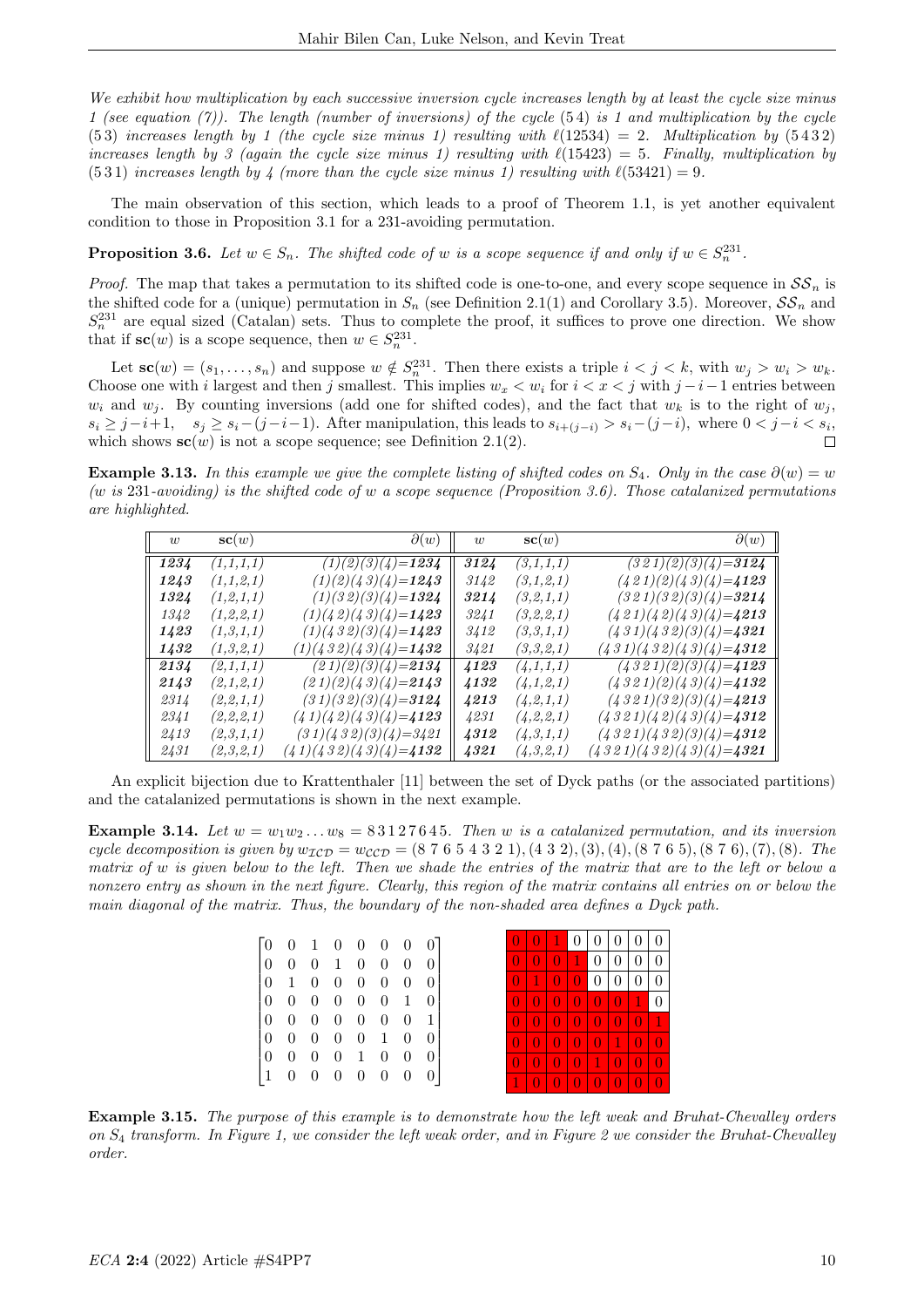

Figure 1: The catalanization of the left weak order  $(S_4, \leq_L)$ .



Figure 2: The catalanization of the Bruhat-Chevalley order  $(S_4, \leq_{BC})$ .

### 4 Open Questions

In this section, we pose several open problems. The first two questions are about enumeration.

1. What are the numbers  $t_n$  in Theorem 1.1(2)? As we mentioned earlier,  $t_n$  is minimum for  $x \geq 0$  such that  $\partial^x(S_n) = S_n^{231}$ . Trivially,  $t_1 = 0$ , for  $n \in \{2, 3, 4, 5, 6, 7\}$ ,  $t_n = n - 2$  by computer analysis. But it gets tricky after that. We thought for a long time this should be the general pattern but a proof eluded us. We eventually identified the precisely three counter examples in  $S_8$  that make  $t_8 = 7$ .

| w        | $\partial(w)$ | $\partial^2(w)$ | $\partial^3(w)$ | $\partial^4(w)$   | $\partial^{\circ}(w)$ | $\partial^{\mathfrak{b}}(w)$ | $\partial'(w)$ |
|----------|---------------|-----------------|-----------------|-------------------|-----------------------|------------------------------|----------------|
| 24163785 | 35284167      | 63581427        | 76384125        | 87561423          | 87652413              | 87653421                     | 87654312       |
| 24173586 | 35284167      | 63581427        |                 | 76384125 87561423 | 87652413              | 87653421                     | 87654312       |
| 24183567 | 35284167      | 63581427        |                 | 76384125 87561423 | 87652413              | 87653421                     | 87654312       |

The combinatorial numbers  $|S_n^{(r)}| = \partial^r(S_n)$ , for arbitrary r, n, also spark interest. Below is a table for  $n \in [8]$ . The first number in each row is n! and the last is the Catalan number  $|S_n^{231}|$ . The numbers, 24, 15, 14 for  $n = 4$  are the sizes of the posets of Figure 1. What is their formula?

| $\it n$        | $S_n^{(0)}$ | $S_n^{(1)}$ | $S_n^{(2)}$ | $S_n^{(3)}$ | $\overline{S_n^{(4)}}$ | $\sqrt{S_n^{(5)}}$ | $\overline{S_n^{(6)}}$ | $\bar{S}^{(7)}_n$ |
|----------------|-------------|-------------|-------------|-------------|------------------------|--------------------|------------------------|-------------------|
|                |             |             |             |             |                        |                    |                        |                   |
| $\overline{2}$ | 2           |             |             |             |                        |                    |                        |                   |
| 3              | 6           | 5           |             |             |                        |                    |                        |                   |
| 4              | 24          | 15          | 14          |             |                        |                    |                        |                   |
| 5              | 120         | 56          | 45          | 42          |                        |                    |                        |                   |
| 6              | 720         | 261         | 169         | 139         | 132                    |                    |                        |                   |
| 7              | 5040        | 1437        | 734         | 520         | 442                    | 429                |                        |                   |
| 8              | 40320       | 9208        | 3712        | 2160        | 1600                   | 1454               | 1431                   | 1430              |

2. For a permutation  $w \in S_n$ , denote by rank $(w)$ , the minimum  $x \geq 0$  such that  $\partial^x(w) \in S_n^{231}$ . For arbitrary  $r$  and  $n$ , what is the formula for

 $\{w \in S_n \mid \text{rank}(w) = r\}$  ?

Below is a table of values for  $n \in [8]$ . The first column is the sequence of Catalan numbers.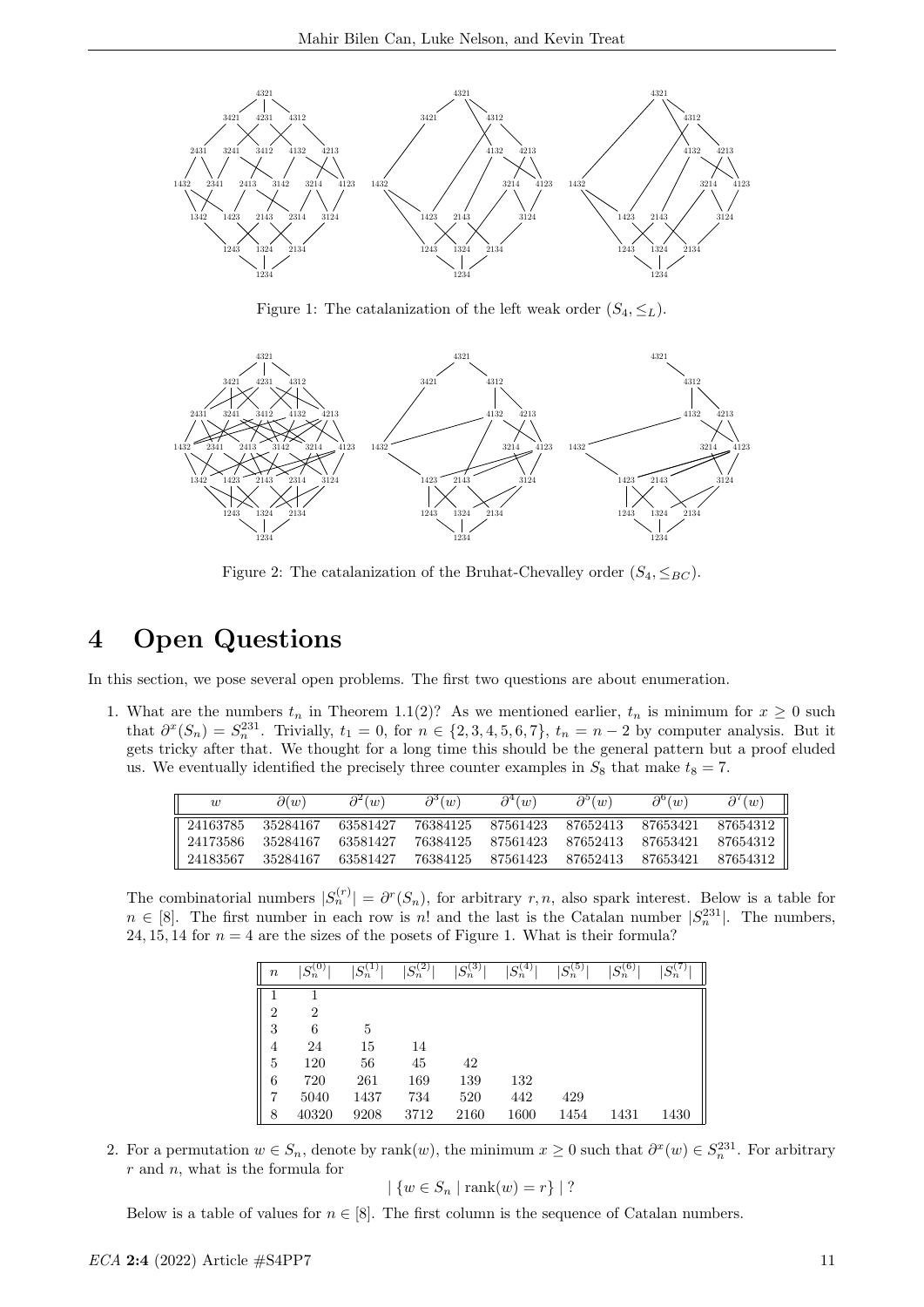| $\it n$<br>$\boldsymbol{r}$ | 0    |       | $\overline{2}$ | 3              | 4    | 5    | 6   |   |
|-----------------------------|------|-------|----------------|----------------|------|------|-----|---|
|                             |      |       |                |                |      |      |     |   |
| $\overline{2}$              | 2    |       |                |                |      |      |     |   |
| 3                           | 5    |       |                |                |      |      |     |   |
| 4                           | 14   | 9     |                |                |      |      |     |   |
| 5                           | 42   | 59    | 15             | $\overline{4}$ |      |      |     |   |
| 6                           | 132  | 354   | 155            | 62             | 17   |      |     |   |
|                             | 429  | 2059  | 1407           | 760            | 325  | 60   |     |   |
| 8                           | 1430 | 11930 | 12265          | 8423           | 4618 | 1408 | 243 | 3 |

- 3. There is a geometric perspective that draws our interest. The Hasse diagram of the weak order gives the 1-skeleton of the permutahedron. Likewise, the Hasse diagram of the Tamari lattice gives the 1-skeleton of the associahedron. Starting from  $(S_n, \leq_L)$ , each application of  $\partial$  gives us a new Hasse diagram (graph). For  $n = 4$ , the intermediate graphs are shown in Figure 1. The convex hulls of the vertex sets of these graphs give subpolytopes of the permutahedron. In particular, the last polytope in this sequence is the associahedron. Are the intermediate polytopes equivariant fiber polytopes [18]? Also, are they brick polytopes [15]?
- 4. Both of the posets  $(S_n, \leq_L)$  and  $(S_n^{231}, \leq_L)$  are lattices. Also, both of the posets  $(S_n, \leq_{BC})$  and  $(S_n^{231}, \leq_{BC})$ are ranked. What are the values of n and k for which  $(\partial^k S_n, \leq_L)$  is a lattice? What are the values of n and k for which  $(\partial^k S_n, \leq_{BC})$  is a ranked poset?
- 5. Since ∂ preserves the plus-indecomposable permutations, it defines an automorphism of the algebra of free quasi-symmetric functions. What is the algebraic significance of this automorphism for the various algebras that are defined in [6]?
- 6. As we hinted at it in the introduction, it is possible (and natural) to develop similar results by varying 1) the total order on the set of inversions, 2) underlying Coxeter group. It would be interesting to know what kind of posets/lattices one gets by applying the "new" catalanization maps. For example, if we start with a different underlying Coxeter group (not type A), and apply a generalized catalanization map, is the resulting poset a Cambrian lattice [16]? Likewise, what kind of poset do we get if we apply the catalanization map to c-sortable elements of a Coxeter group [17, Theorem 1.2]?

## Acknowledgement

We thank the anonymous referees for their helpful comments which improved the quality of our paper. The first author was partially supported by a grant from the Louisiana Board of Regents (contract no. LEQSF(2021- 22)-ENH-DE-26). This work does not necessarily represent the views of the United States Air Force Academy, the United States Air Force, or the Department of Defense.

# References

- [1] O. Bernardi and N. Bonichon, Intervals in Catalan lattices and realizers of triangulations, J. Combin. Theory, Ser. A 116:1 (2009), 55–75.
- [2] A. Bjorner and F. Brenti, Combinatorics of Coxeter groups, Volume 231, Springer Science & Business Media, 2006.
- [3] A. Björnerand M. L. Wachs, *Shellable nonpure complexes and posets. II*, Transactions AMS, 3945–3975. 1997.
- [4] L. Comtet, Sur les coefficients de l'inverse de la série formelle  $\sum n!t^n$ , C. R. Acad. Sci. Paris Sér. A-B 275 (1972), A569–A572.
- [5] F. Disanto, L. Ferrari, R. Pinzani, S. Rinaldi, Catalan lattices on series parallel interval orders, In Associahedra, Tamari lattices and related structures, Prog. Math. Phys. 299, 323–338, Birkhäuser/Springer, Basel, 2012.
- [6] G. Duchamp, F. Hivert, and J.-Y. Thibon, Noncommutative symmetric functions. VI. Free quasi-symmetric functions and related algebras, Internat. J. Algebra Comput. 12:5 (2002), 671–717.
- [7] S. Fishel and L. Nelson, Chains of maximum length in the Tamari lattice, Proc. AMS 142:10 (2014), 3343–3353.
- [8] S. Huang and D. Tamari, Problems of associativity: A simple proof for the lattice property of systems ordered by a semi-associative law J. Combin. Theory, Ser. A 13:1 (1972), 7–13.